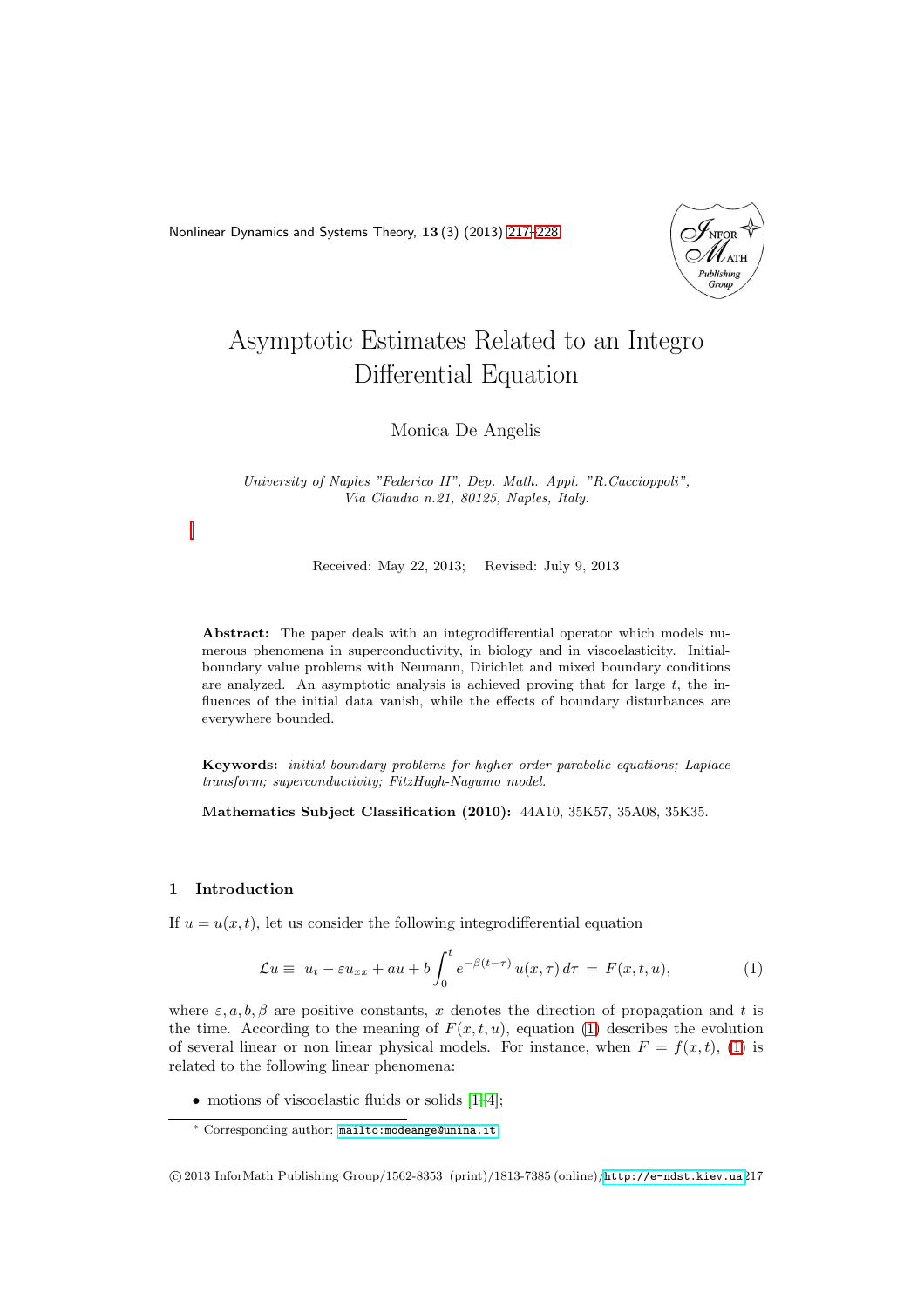- heat conduction at low temperature  $[5-7]$ ,
- sound propagation in viscous gases [\[8\]](#page-9-5).

When  $F = F(x, t, u)$ , some non linear phenomena involve equation [\(1\)](#page-0-1) both in superconductivity and biology.

• *Superconductivity* – Let  $u$  be the difference between the wave functions phases of two superconductors in a Josephson junction. The equation describing tunnel effects is the following one:

<span id="page-1-0"></span>
$$
\varepsilon u_{xxt} - u_{tt} + u_{xx} - \alpha u_t = \sin u - \gamma,\tag{2}
$$

where constant  $\gamma$  is a forcing term proportional to a bias current, while the  $\varepsilon - term$ and the  $\alpha - term$  account for the dissipative normal electron current flow, respectively along and across the junction [\[9,](#page-10-0) [10\]](#page-10-1).

Equation  $(2)$  can be obtained by  $(1)$  as soon as one assumes

$$
a = \alpha - \frac{1}{\varepsilon}, \qquad b = -\frac{a}{\varepsilon}, \qquad \beta = \frac{1}{\varepsilon}, \tag{3}
$$

and  $F$  is such that

$$
F(x,t,u) = -\int_0^t e^{-\frac{1}{\varepsilon}(t-\tau)} \left[ \operatorname{sen} u(x,\tau) - \gamma \right] d\tau. \tag{4}
$$

Besides, when the case of an exponentially shaped Josephson junction (ESJJ) is considered, the evolution of the phase inside this junction is described by the third order equation:

<span id="page-1-1"></span>
$$
(\partial_{xx} - \lambda \partial_x) (\varepsilon u_t + u) - \partial_t (u_t + \alpha u) = \sin u - \gamma,
$$
 (5)

where  $\lambda$  is a positive constant generally less than one and the terms  $\lambda u_{xt}$  and  $\lambda u_x$ represent the current due to the tapering junction. In particular  $\lambda u_x$  corresponds to a geometrical force driving the fluxons from the wide edge to the narrow edge. [\[10–](#page-10-1)[12\]](#page-10-2) An (ESJJ) provides several advantages with respect to a rectangular junction ( [\[14\]](#page-10-3) and reference therein). For instance, in [\[11\]](#page-10-4) it has been proved that it is possible to obtain a voltage which is not chaotic anymore, but rather periodic excluding, in this way, some among the possible causes of large spectral width. It is also proved that the problem of trapped flux can be avoided. Numerous applications and devices involve Josephson junctions, for example SQUIDs which are very versatile and can be used in a lot of fields. (see f.i. [\[15\]](#page-10-5) and references therein).

Moreover, if  $u = e^{\lambda x/2} \overline{u}$ , [\(5\)](#page-1-1) turns into an equation like [\(2\)](#page-1-0) and hence into [\(1\)](#page-0-1).

• *Biology* – Let us consider the FitzHugh-Nagumo system (FHN) which models the propagation of nerve impulses. [\[16\]](#page-10-6):

<span id="page-1-2"></span>
$$
\begin{cases}\n\frac{\partial u}{\partial t} = \varepsilon \frac{\partial^2 u}{\partial x^2} - v + f(u), \\
\frac{\partial v}{\partial t} = bu - \beta v.\n\end{cases}
$$
\n(6)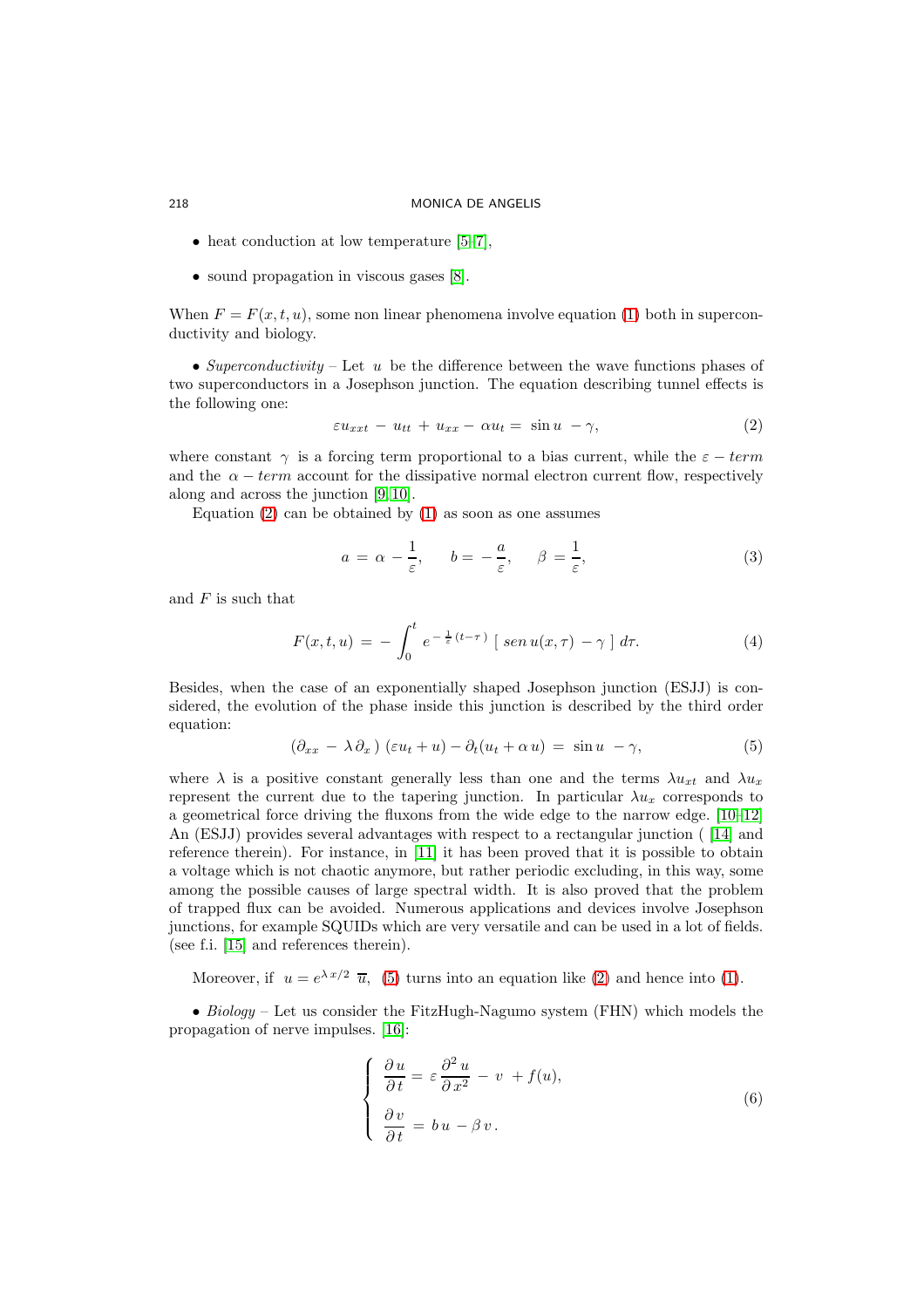Here,  $u(x, t)$  models the transmembrane voltage of a nerve axon at a distance x and time t, while  $v(x, t)$  is an auxiliary variable acting as a recovery variable. Besides, the function  $f(u)$  has the qualitative form of a cubic polynomial

<span id="page-2-0"></span>
$$
f(u) = -a u + \varphi(u) \quad with \quad \varphi = u^2 (a + 1 - u), \tag{7}
$$

while  $\varepsilon$ , b,  $\beta$  are non negative and the parameter a, representing the threshold constant, is generally  $0 < a < 1$ . (see f.i. [\[17\]](#page-10-7) and references therein)

Denoting by  $v_0$  the initial value of v, system [\(6\)](#page-1-2) [\(7\)](#page-2-0) can be given the form of the integrodifferential equation [\(1\)](#page-0-1) as soon as one puts:

<span id="page-2-3"></span>
$$
F(x,t,u) = \varphi(u) - v_0(x) e^{-\beta t}.
$$
\n(8)

In this paper, initial value problems with Neumann, Dirichlet and mixed boundary conditions for [\(1\)](#page-0-1) are considered. By means of properties of the fundamental solution  $K_0(x,t)$  of the operator  $\mathcal{L}$ , appropriate estimates are obtained. The function  $K_0(x,t)$ has already been determined and analyzed in [\[18\]](#page-10-8) and an analysis related to a Neumann boundary problem has been conducted in [\[19\]](#page-10-9). The aim of this paper is an asymptotic analysis for the initial boundary value problem both with Dirichlet conditions and with mixed conditions. These cases involve x-derivative of theta functions  $\theta(x,t)$  and  $\theta^*(x,t)$ which are determined in Section [\(3\)](#page-4-0). So, effects of boundary perturbations can be evaluated by means of a well known theorem on asymptotic behavior of convolutions. As an example, according to the equivalence between operator  $\mathcal L$  and the FHN system, and estimate of the solution related to the reaction-diffusion system [\(6\)](#page-1-2) is obtained proving that, for large  $t$ , effects determined by boundary disturbance are bounded.

## 2 Some Models of Superconductivity and Biology

Let T be an arbitrary positive constant and

$$
\Omega_T \equiv \{ (x, t) : 0 \le x \le L \; ; \; 0 < t \le T.
$$

(I) A first example is related to *Neumann* boundary conditions (NBC)

<span id="page-2-2"></span>
$$
\begin{cases}\n\mathcal{L}u = F(x, t, u), & (x, t) \in \Omega_T, \\
u(x, 0) = u_0(x), & x \in [0, L], \\
u_x(0, t) = \psi_1(t), & u_x(L, t) = \psi_2(t), & 0 < t \le T.\n\end{cases}
$$
\n(9)

In superconductivity, this problem occurs when the magnetic field, proportional to the phase gradient, is assigned [\[20,](#page-10-10)[21\]](#page-10-11). In mathematical biology, it can refer to a two-species reaction diffusion system subjected to flux boundary conditions [\[16\]](#page-10-6). The same conditions are present in case of pacemakers [\[22\]](#page-10-12) and are applied also to study distributed (FHN) systems [\[23\]](#page-10-13) or to solve FHN systems by means of numerical calculations [\[24\]](#page-10-14).

(II) Another example concerns *Dirichlet* boundary conditions (DBC)

<span id="page-2-1"></span>
$$
\begin{cases}\n\mathcal{L}u = F(x, t, u), & (x, t) \in \Omega_T, \\
u(x, 0) = u_0(x), & x \in [0, L], \\
u(0, t) = g_1(t), & u(L, t) = g_2(t), & 0 < t \le T.\n\end{cases}
$$
\n(10)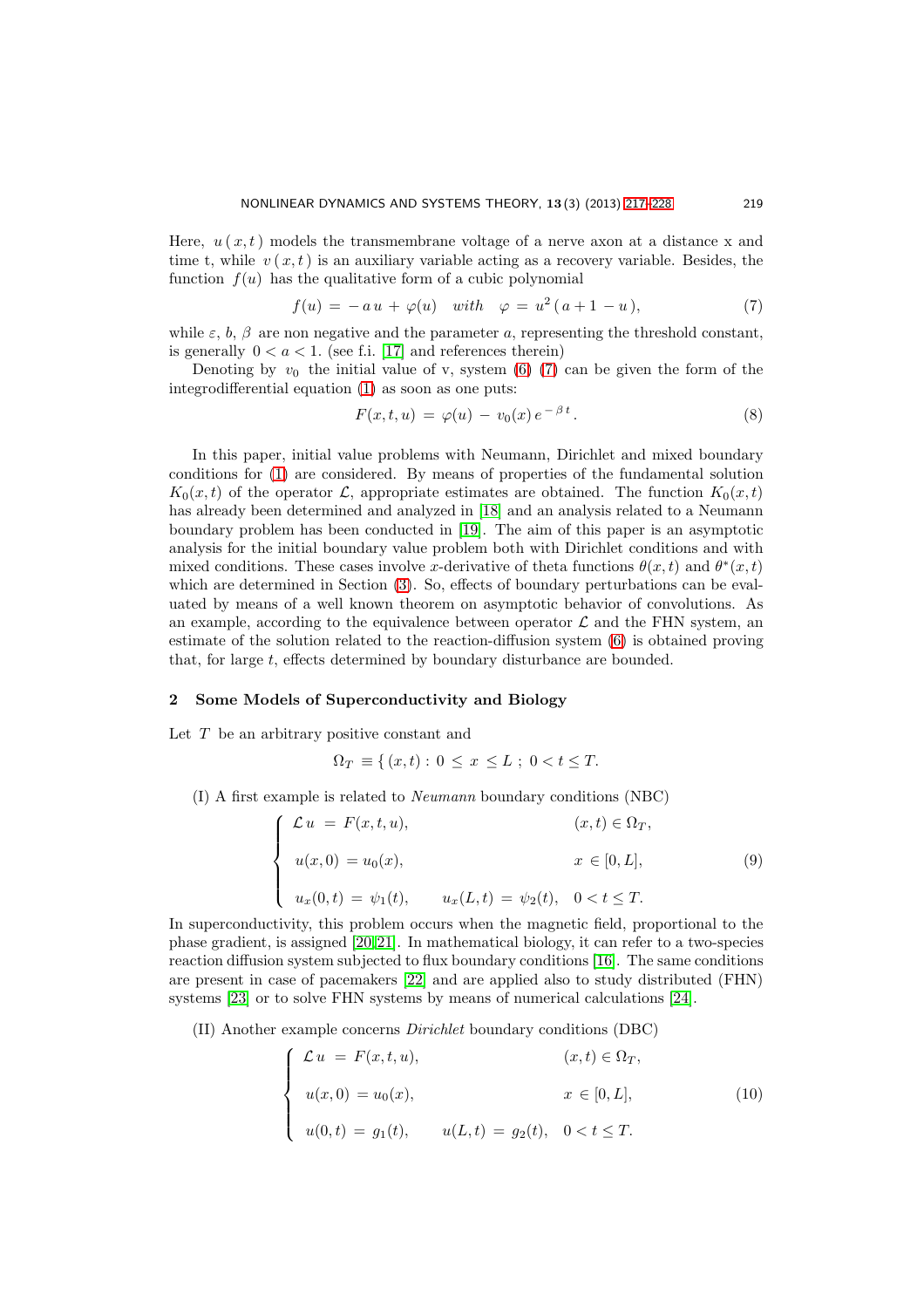In superconductivity,  $(10)_3$  refer to the phase boundary specifications [\[12](#page-10-2)[–14\]](#page-10-3). In excitable systems these conditions occur when the behavior of a single dendrite has to be determined and the voltage level is fixed [\[22\]](#page-10-12) or when the pulse propagation in a continuum of heart cells is studied [\[22,](#page-10-12) [25\]](#page-10-15). Besides, the Dirichlet problem is also considered to determine universal attractors both for Hodgkin-Huxley equations and for FHN systems, [\[26\]](#page-10-16) and for stability analysis and asymptotic behavior of reaction-diffusion systems solutions, [\[27–](#page-10-17)[31\]](#page-11-0), or in hyperbolic diffusion [\[32\]](#page-11-1).

(III) At last, *mixed* boundary conditions (MBC) as

<span id="page-3-0"></span>
$$
\begin{cases}\n\mathcal{L}u = F(x, t, u), & (x, t) \in \Omega_T, \\
u(x, 0) = u_0(x), & x \in [0, L], \\
u(0, t) = h_1(t), & u_x(L, t) = h_2(t), & 0 < t \le T,\n\end{cases}
$$
\n(11)

occur in many physical examples both in superconductivity (see,f.i. [\[33\]](#page-11-2) and references therein) and in biology, as shown in [\[16,](#page-10-6) [22\]](#page-10-12). In particular, in [\[34\]](#page-11-3), mixed boundary conditions are considered in order to give qualitative information concerning both the threshold problem and the asymptotic behavior of large solutions for the FHN system.

When  $F = f(x, t)$  is a linear function, problems [\(9\)](#page-2-2)-[\(11\)](#page-3-0) can be solved by Laplace transformation with respect to t. Let  $z(x, t)$  be an arbitrary function admitting Laplace transform  $\hat{z}(x, s)$ 

$$
\hat{z}(x,s) = \int_0^\infty e^{-st} z(x,t) dt = \mathcal{L}_t z.
$$
\n(12)

Referring to the parameters a,  $\beta$ ,  $b$ ,  $\varepsilon$  of the operator  $\mathcal{L}$ , if

<span id="page-3-1"></span>
$$
\sigma^2 = s + a + \frac{b}{s + \beta}, \quad \tilde{\sigma}^2 = \sigma^2/\varepsilon, \tag{13}
$$

we denote by  $\theta(x, s)$  and  $\theta^*(x, s)$  the following Laplace transforms:

<span id="page-3-2"></span>
$$
\hat{\theta}(y,\tilde{\sigma}) = \frac{\cosh[\tilde{\sigma}(L-y)]}{2 \varepsilon \tilde{\sigma} \sinh(\tilde{\sigma}L)} = (14)
$$

<span id="page-3-3"></span>
$$
= \frac{1}{2\sqrt{\varepsilon}} \frac{1}{\sigma} \left\{ e^{-\frac{y}{\sqrt{\varepsilon}}} \sigma + \sum_{n=1}^{\infty} \left[ e^{-\frac{2nL+y}{\sqrt{\varepsilon}}} \sigma + e^{-\frac{2nL-y}{\sqrt{\varepsilon}}} \sigma \right] \right\},\
$$

$$
\hat{\theta}^*(y,\tilde{\sigma}) = \frac{\sinh\left[\tilde{\sigma}\left(L-y\right)\right]}{2\,\varepsilon\,\tilde{\sigma}\,\cosh\left(\tilde{\sigma}\,L\right)} = \tag{15}
$$

$$
= \frac{1}{2\sqrt{\varepsilon}\sigma} \left\{ e^{-\frac{y}{\sqrt{\varepsilon}}\sigma} + 2 \sum_{n=1}^{\infty} \left( e^{-\frac{4nL+y}{\sqrt{\varepsilon}}\sigma} + e^{-\frac{4nL-y}{\sqrt{\varepsilon}}\sigma} \right) - \sum_{n=1}^{\infty} \left( e^{-\frac{2nL+y}{\sqrt{\varepsilon}}\sigma} + e^{-\frac{2nL-y}{\sqrt{\varepsilon}}\sigma} \right) \right\}.
$$

Then the Laplace transform solutions of the linear problems  $(9)-(11)$  $(9)-(11)$  can be obtained by means of standard techniques and it results:

• Formal solution for initial boundary problem with (NBC)

$$
\hat{u}(x,s) = \int_0^L \left[ \hat{\theta} \left( |x - \xi|, s \right) + \hat{\theta} \left( |x + \xi|, s \right) \right] \left[ u_0(\xi) + \hat{f}(\xi, s) \right] d\xi
$$
\n
$$
- 2 \varepsilon \hat{\psi}_1(s) \hat{\theta}(x, s) + 2 \varepsilon \hat{\psi}_2(s) \hat{\theta}(x - L, s). \tag{16}
$$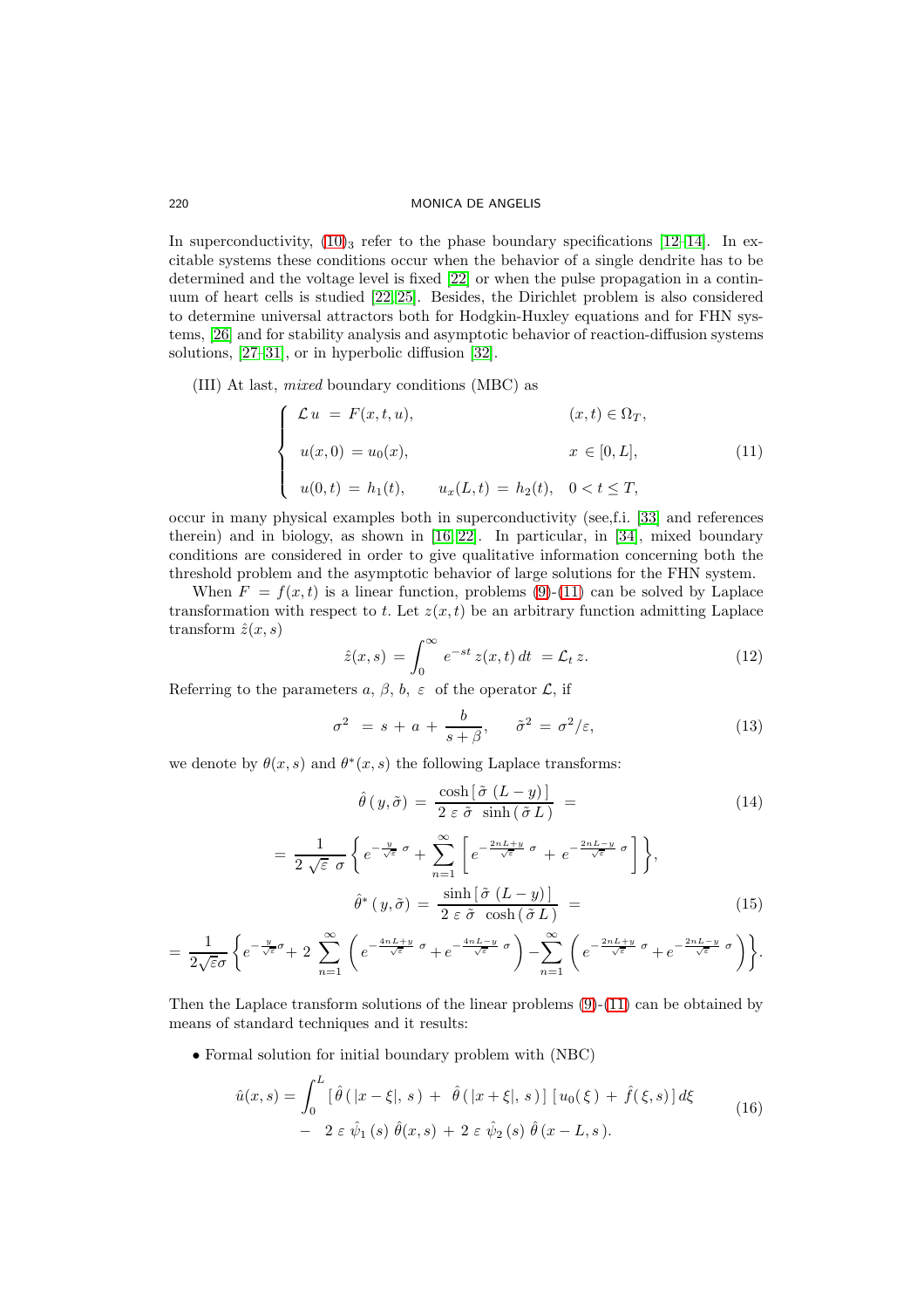<span id="page-4-1"></span>• Formal solution for (DBC)

$$
\hat{u}(x,s) = \int_0^L \left[ \hat{\theta} \left( |x - \xi|, s \right) - \hat{\theta} \left( x + \xi, s \right) \right] \left[ u_0(\xi) + \hat{f}(\xi, s) \right] d\xi -
$$
\n
$$
- 2 \varepsilon \hat{g}_1(s) \hat{\theta}_x(x,s) + 2 \varepsilon \hat{g}_2(s) \hat{\theta}_x(x-L,s). \tag{17}
$$

<span id="page-4-2"></span>• Formal solution for (MBC)

$$
\hat{u}(x,s) = \int_0^L \left[ \hat{\theta}^* \left( x + \xi, s \right) - \hat{\theta}^* \left( |x - \xi|, s \right) \right] \left[ u_0(\xi) + \hat{f}(\xi, s) \right] d\xi +
$$
\n
$$
- 2 \varepsilon \hat{h}_1(s) \hat{\theta}_x^*(x,s) + 2 \varepsilon \hat{h}_2(s) \hat{\theta}^* (L - x, s). \tag{18}
$$

# <span id="page-4-0"></span>3  $K_0(x,t)$  and  $\theta(x,t)$  Properties

The Neumann boundary value problem has already been solved in [\[19\]](#page-10-9). Let us consider now cases (II) and (III).

Let  $K_0(x, t)$  be the fundamental solution of the linear operator  $\mathcal L$  defined in [\(1\)](#page-0-1). It has already been determined in [\[18\]](#page-10-8) and one has:

<span id="page-4-4"></span>
$$
K_0(r,t) = \frac{1}{2\sqrt{\pi\varepsilon}} \left[ \frac{e^{-\frac{r^2}{4t} - at}}{\sqrt{t}} - \sqrt{b} \int_0^t \frac{e^{-\frac{r^2}{4y} - ay}}{\sqrt{t - y}} e^{-\beta(t - y)} J_1(2\sqrt{by(t - y)}) \ dy \right], \quad (19)
$$

where  $r = |x|/\sqrt{\varepsilon}$  and  $J_n(z)$  is the Bessel function of first kind. Function  $K_0$  has the same basic properties of the fundamental solution of the heat equation, and in the half-plane  $\Re e s > max(-a, -\beta)$  it results:

<span id="page-4-3"></span>
$$
\mathcal{L}_t \ K_0 \equiv \int_0^\infty e^{-st} \ K_0(r,t) \ dt = \frac{e^{-r\sigma}}{2\sqrt{\varepsilon \sigma}}, \tag{20}
$$

where  $\sigma$  is defined in  $(13)_1$ .

Among other properties, in [\[18\]](#page-10-8) the following estimates have been proved:

<span id="page-4-6"></span>
$$
\int_{\Re} |K_0(x-\xi,t)| d\xi \le e^{-at} + \sqrt{b} \pi t e^{-\omega t} \int_0^t d\tau \int_{\Re} |K_0(x-\xi,t)| d\xi \le \beta_0, \quad (21)
$$

$$
|K_0| \le \frac{e^{-\frac{r^2}{4t}}}{2\sqrt{\pi\varepsilon t}} \left[ e^{-at} + bt E(t) \right],\tag{22}
$$

where constants  $\omega$ ,  $\beta_0$  and  $E(t)$  are given by:

<span id="page-4-5"></span>
$$
\omega = \min(a, \beta), \qquad \beta_0 = \frac{1}{a} + \pi \sqrt{b} \frac{a + \beta}{2(a\beta)^{3/2}},
$$
\n(23)

$$
E(t) = \frac{e^{-\beta t} - e^{-at}}{a - \beta} > 0.
$$

Moreover, denoting by

$$
K_i(r,t) = \int_0^t e^{-\beta (t-\tau)} K_{i-1}(x,\tau) d\tau \qquad (i=1,2)
$$
 (24)

kernels  $K_1(x, t)$  and  $K_2(x, t)$  have the same properties of  $K_0(x, t)$ . Hence, the following theorem holds [\[18\]](#page-10-8):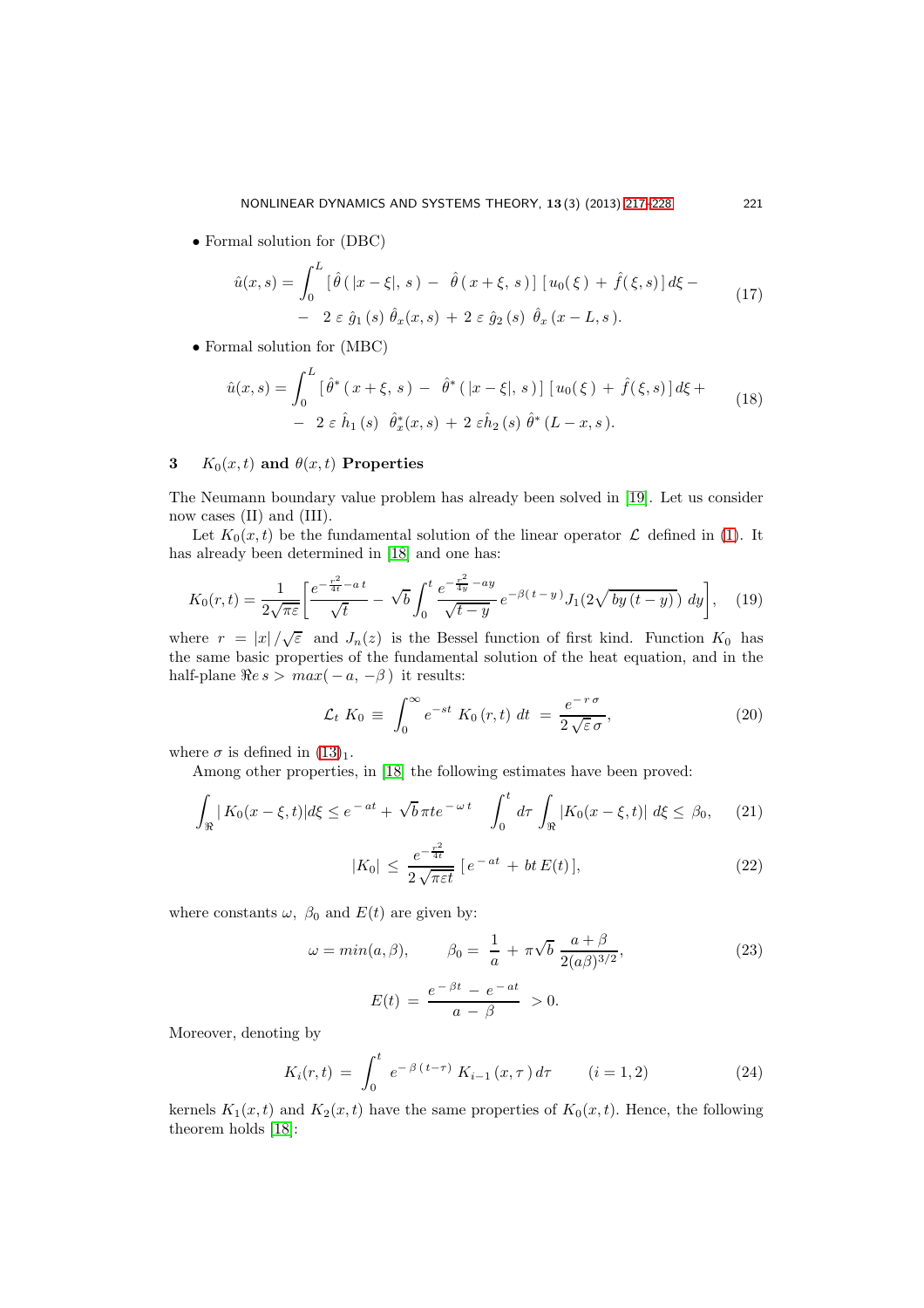**Theorem 3.1** *For all the positive constants*  $a, b, \varepsilon, \beta$  *it results:* 

<span id="page-5-1"></span>
$$
\int_{\Re} |K_1| \, d\xi \le E(t); \qquad \int_0^t d\tau \int_{\Re} |K_1| \, d\xi \le \beta_1,\tag{25}
$$

<span id="page-5-2"></span>
$$
\int_{\Re} |K_2(x - \xi, t)| d\xi \le t E(t), \tag{26}
$$

*where*  $\beta_1 = (a \beta)^{-1}$ .

In order to obtain inverse formulae of  $(17)$  and  $(18)$ , let us apply  $(20)$  to  $(14)(15)$  $(14)(15)$ . Then, one deduces the following functions which are similar to *theta functions*:

<span id="page-5-0"></span>
$$
\theta(x,t) = K_0(x,t) + \sum_{n=1}^{\infty} [K_0(x+2nL, t) + K_0(x-2nL, t)]
$$
  
= 
$$
\sum_{n=-\infty}^{\infty} K_0(x+2nL, t),
$$
 (27)

$$
\theta^*(x,t) = 2 \sum_{n=-\infty}^{\infty} K_0(x+4nL, t) - \sum_{n=-\infty}^{\infty} K_0(x+2nL, t).
$$
 (28)

Some of the properties of function  $\theta(x, t)$  have already been evaluated in [\[19\]](#page-10-9). Precisely, denoting by  $C = 2\varepsilon \pi^2/(6 eL^2)$  and letting

$$
C_0 = \frac{1}{2\sqrt{\varepsilon\,\omega}} + \frac{b\,\omega^{-3/2}}{4\sqrt{\varepsilon}\,\left|a-\beta\right|} \left[1\,+\frac{C}{b}\,\left|a-\beta\right| + \frac{3\,C}{2\,\omega}\,\right],\tag{29}
$$

the  $\theta(x, t)$  function, defined in [\(27\)](#page-5-0), satisfies the following inequalities:

$$
\int_0^L |\theta(|x-\xi|,t)| \, d\xi \le (1+\sqrt{b}\,\pi\,t) \, e^{-\omega\,t},\tag{30}
$$

$$
\int_0^t d\tau \int_0^L |\theta(|x-\xi|,t)| d\xi \le \beta_0; \qquad \int_0^\infty |\theta(x,\tau)| d\tau \le C_0, \tag{31}
$$

and, it results:

where

$$
\lim_{t \to \infty} \theta(x, t) = 0; \qquad \lim_{t \to \infty} \int_0^t \theta(x, \tau) d\tau = \frac{1}{2 \varepsilon \sigma_0} \frac{\cosh \sigma_0 (L - x)}{\sinh (\sigma_0 L)} , \qquad (32)
$$

$$
\sigma_0 = \sqrt{\left(a + \frac{b}{\beta}\right) \frac{1}{\varepsilon}} .
$$

Furthermore, as for  $\frac{\partial \theta}{\partial x}$ , from [\(19\)](#page-4-4), it is well-rendered that the x derivative of the integral term vanishes for  $x \to 0$ , while the first term represents the derivative with respect to x of the fundamental solution related to the heat equation. So, by means of classic theorems (see, f.i. [\[35\]](#page-11-4) p. 60), conditions  $(10)_3$  are surely satisfied.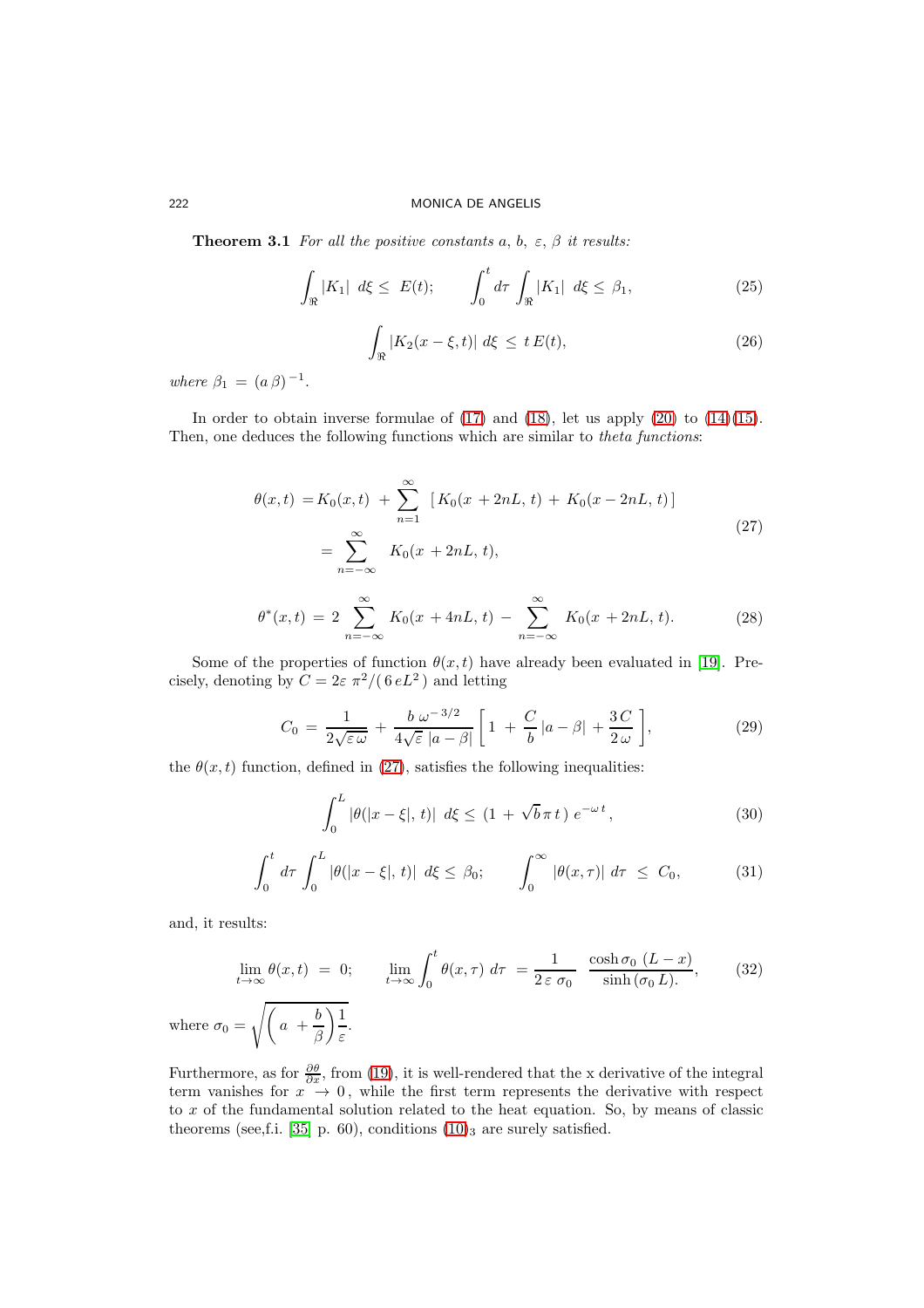<span id="page-6-2"></span>Moreover, one has:

$$
\lim_{t \to \infty} \int_0^t \theta_x(x, \tau) d\tau = \frac{1}{2\,\varepsilon} \frac{\sinh \sigma_0 (x - L)}{\sinh (\sigma_0 L)},
$$
\n
$$
\lim_{t \to \infty} \int_0^t \theta_x^*(x, \tau) d\tau = -\frac{1}{2\,\varepsilon} \frac{\cosh \sigma_0 (L - x)}{\cosh (\sigma_0 L)}.
$$
\n(33)

# 4 Asymptotic Behaviours

When the source term  $F = f(x, t)$  is a prefixed function depending only on x and t, then, initial boundary value problems [\(10\)](#page-2-1) [\(11\)](#page-3-0) are linear and can be solved explicitly. Moreover, when  $F = F(x, t, u)$  depends also on the unknown function  $u(x, t)$ , then these problems admit integral differential formulations and one has:

• Integro differential equation for problem [\(10\)](#page-2-1) (DBC):

<span id="page-6-0"></span>
$$
u(x, t) = \int_0^L [\theta(|x - \xi|, t) - \theta(x + \xi, t)] u_0(\xi) d\xi - 2\varepsilon \int_0^t \theta_x (x, t - \tau) g_1(\tau) d\tau + 2\varepsilon \int_0^t \theta_x (x - L, t - \tau) g_2(\tau) d\tau
$$
 (34)  
+ 
$$
\int_0^t d\tau \int_0^L [\theta(|x - \xi|, t - \tau) - \theta(x + \xi, t - \tau)] F(\xi, \tau, u(x, \tau)) d\xi.
$$

• Integro differential equation for [\(11\)](#page-3-0) (MBC):

$$
u(x, t) = \int_0^L [\theta^* (|x - \xi|, t) - \theta^* (x + \xi, t)] u_0(\xi) d\xi - 2\varepsilon \int_0^t \theta_x^* (x, t - \tau) h_1(\tau) d\tau + 2\varepsilon \int_0^t \theta^* (L - x, t - \tau) h_2(\tau) d\tau
$$
 (35)

<span id="page-6-1"></span>+ 
$$
\int_0^t d\tau \int_0^L [\theta^* (|x-\xi|, t-\tau) - \theta^* (x+\xi, t-\tau)] F(\xi, \tau, u(x,\tau)) d\xi
$$
.

Now, if  $\mathcal{B}_T$  denotes the Banach space

$$
\mathcal{B}_T \equiv \left\{ z(x,t) : z \in C(\Omega_T), \ ||z|| = \sup_{\Omega_T} |z(x,t)|, < \infty \right\} \tag{36}
$$

and  $D$  is the following set:

$$
D \equiv \{(x, t, u) : (x, t) \in \Omega_T, -\infty < u < \infty,
$$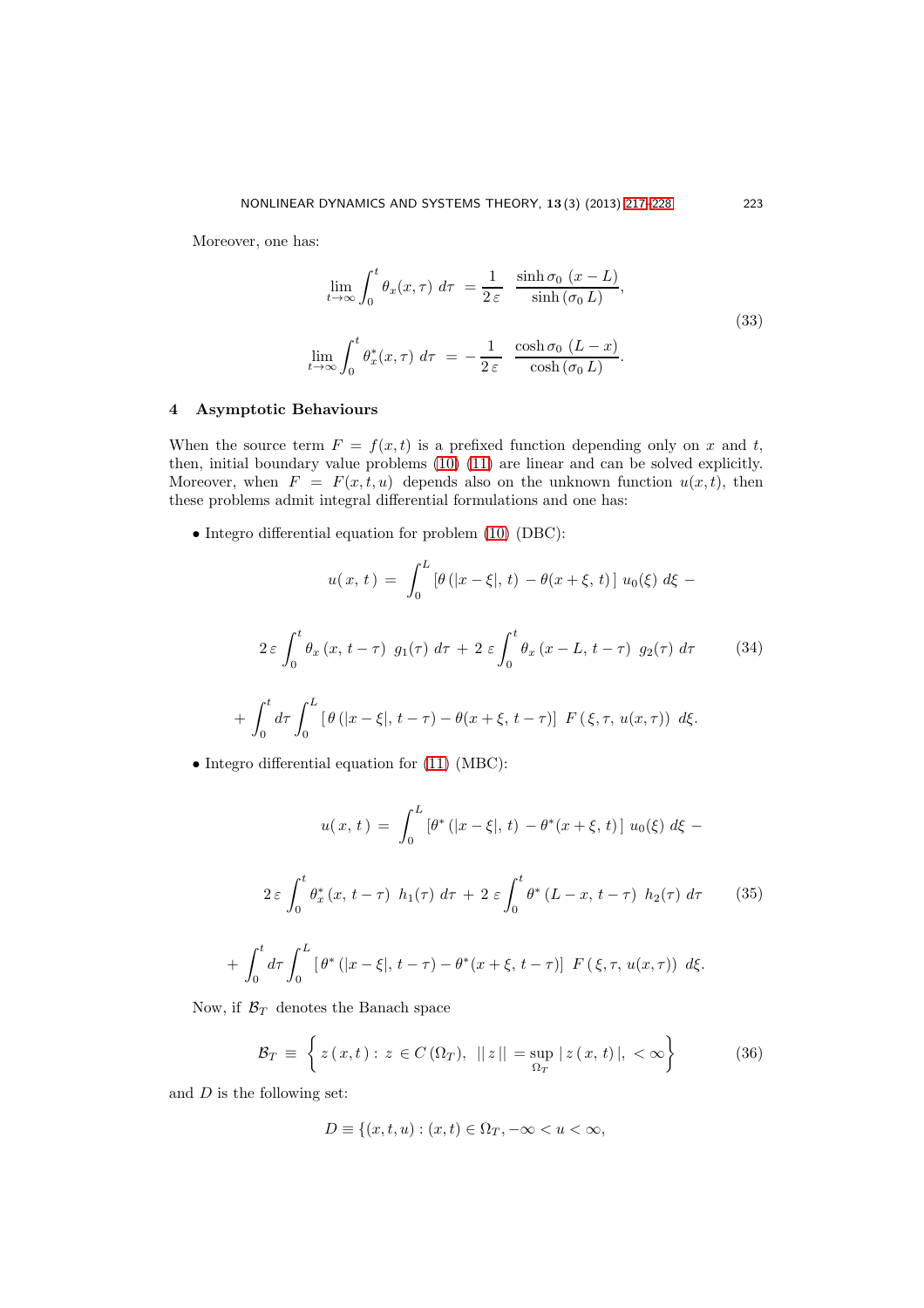then, let us assume the source term  $F(x, t, u)$  be defined and continuous on D and uniformly Lipschitz continuous in  $(x, t, u)$  for each compact subset of  $\Omega_T$ . Besides, let F be a bounded function for bounded  $u$  and there exists a constant  $C$  such that:

$$
|F(x,t,u_1)-F(x,t,u_2)|\leq C |u_1-u_2|.
$$

So, by means of standard methods related to integral equations and owing to basic properties of  $K_0$ , it is possible to prove that the mappings defined by  $(34)$   $(35)$  are a contraction of  $\mathcal{B}_T$  in  $\mathcal{B}_T$  and so they admit a unique fixed point  $u(x, t) \in \mathcal{B}_T$ . [\[35,](#page-11-4)36]

In order to enable a quicker reading, attention will be paid only to the initial boundary value problem with Dirichlet conditions. However, all the following analysis can be applied to the mixed problem,too.

At first, let us consider  $g_i = 0$   $(i = 1, 2)$  and let

$$
||u_0|| = \sup_{0 \le x \le L} |u_0(x)|,
$$
  $||F|| = \sup_{\Omega_T} |F(x, t, u)|.$ 

In [\[18\]](#page-10-8) the following theorem has been proved:

**Theorem 4.1** When  $g_i = 0$   $(i = 1, 2)$ , solution  $(34)$ , for large t, verifies the fol*lowing estimate:*

$$
|u(x,t)| \leq 2 [||F|| \beta_0 + ||u_0|| (1 + \sqrt{b} \pi t) e^{-\omega t}], \qquad (37)
$$

*where*  $\omega = \min(a, \beta)$  *and*  $\beta_0$  *is defined by*  $(23)_2$  $(23)_2$ *.* 

As for contributes of boundary data, the well known theorem will be considered [\[37\]](#page-11-6):.

**Theorem 4.2** Let  $h(t)$  and  $\chi(t)$  be two continuous functions on  $[0, \infty]$ . If they satisfy *the following hypotheses*

$$
\exists \lim_{t \to \infty} \chi(t) = \chi(\infty), \qquad \exists \lim_{t \to \infty} h(t) = h(\infty), \tag{38}
$$

$$
\dot{h}(t) \in L_1[0,\infty),\tag{39}
$$

*then, it results:*

 $where$ 

<span id="page-7-0"></span>
$$
\lim_{t \to \infty} \int_{o}^{t} \chi(t - \tau) \dot{h}(\tau) d\tau = \chi(\infty) [h(\infty) - h(0)]. \tag{40}
$$

According to this, it is possible to state:

**Theorem 4.3** *Let*  $g_i$   $(i = 1, 2)$  *be two continuous functions converging for*  $t \to \infty$ . *In this case one has:*

<span id="page-7-1"></span>
$$
\lim_{t \to \infty} \int_0^t \theta_x(x, \tau) g_i(t - \tau) d\tau = g_{i, \infty} \frac{1}{2\varepsilon} \frac{\sinh \sigma_0 (x - L)}{\sinh \sigma_0 L},
$$
\n(41)\n
$$
\sigma_0 = \sqrt{\left(a + \frac{b}{\beta}\right) \frac{1}{\varepsilon}}.
$$

**Proof.** Let us apply [\(40\)](#page-7-0) with  $h = \int_0^t \theta_x(x, \tau) d\tau$  and  $\chi = g_i$  (i = 1, 2). Then, [\(41\)](#page-7-1) follows by  $(33)_1$ .

.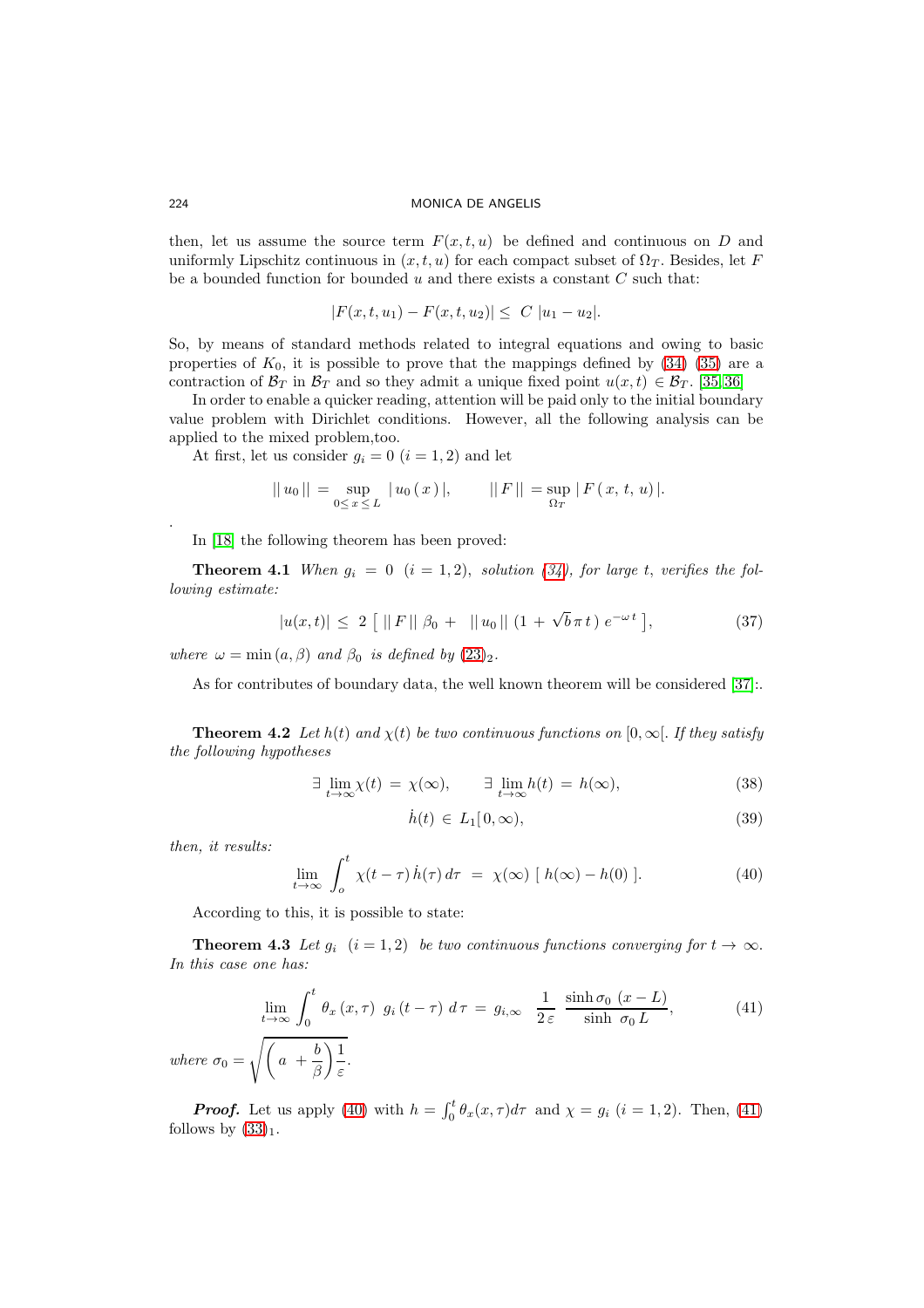## 5 An Example: Estimate for the FitzHugh Nagumo System

When  $u(x, t)$  is determined, by means of [\(6\)](#page-1-2), the  $v(x, t)$  component is given by

$$
v(x,t) = v_0 e^{-\beta t} + b \int_0^t e^{-\beta (t-\tau)} u(x,\tau) d\tau.
$$
 (42)

To achieve the expression of the solution  $(u, v)$ , let us denote by  $f_1 * f_2$  the convolution

$$
f_1(\cdot,t) * f_2(\cdot,t) = \int_0^t f_1(\cdot,t) f_2(\cdot,t-\tau) d\tau.
$$

So that, referring to Dirichlet conditions, if

$$
G(x,\xi,t) = \theta(|x-\xi|,t) - \theta(x+\xi,t),
$$

and denoting by  $N(x, t)$  the following known function depending on the data  $(u_0, v_0, g_1, g_2)$ :

$$
N(x,t) = -2 \varepsilon g_1(t) * \theta_x(x,t) + \tag{43}
$$

$$
+ 2 \varepsilon g_2(t) * \theta_x(x - L, t) + \int_0^L u_0(\xi) G(x, \xi, t) d\xi - e^{-\beta t} * \int_0^L v_0(\xi) G(x, \xi, t) d\xi,
$$

it results:

$$
v(x,t) = v_0 e^{-\beta t} + b e^{-\beta t} * N(x,t)
$$
  
+  $b e^{-\beta t} * \int_0^L G(x,\xi,t-\tau) * \varphi[\xi,\tau,u(\xi,\tau)] \, d\xi.$  (44)

<span id="page-8-0"></span>So, the asymptotic effects due to initial disturbances are vanishing, while the effects of the source terms are bounded. Indeed, letting

$$
|| u_0 || = \sup_{0 \le x \le L} | u_0 (x) |, \qquad || v_0 || = \sup_{0 \le x \le L} | v_0 (x) |,
$$

and

$$
||\,\varphi\,||\,=\sup_{\Omega_T}\,|\,\varphi\,(\,x,\,t,\,u)\,|,
$$

by means of  $(8)(34)$  and  $(44)$  and owing to the estimates  $(21)_1$ ,  $(25)$ ,  $(26)$ , the following theorem holds:

**Theorem 5.1** *For regular solution*  $(u, v)$  *of the (FHN) model, when*  $g_1 = g_2 = 0$ , *the following estimates hold:*

$$
\begin{cases} |u| \le 2 [\|u_0\| (1 + \pi \sqrt{b} t) e^{-\omega t} + \|v_0\| E(t) + \beta_0 \|\varphi\|], \\ |v| \le \|v_0\| e^{-\beta t} + 2 [b (\|u_0\| + t \|v_0\|) E(t) + b\beta_1 \|\varphi\|]. \end{cases}
$$
(45)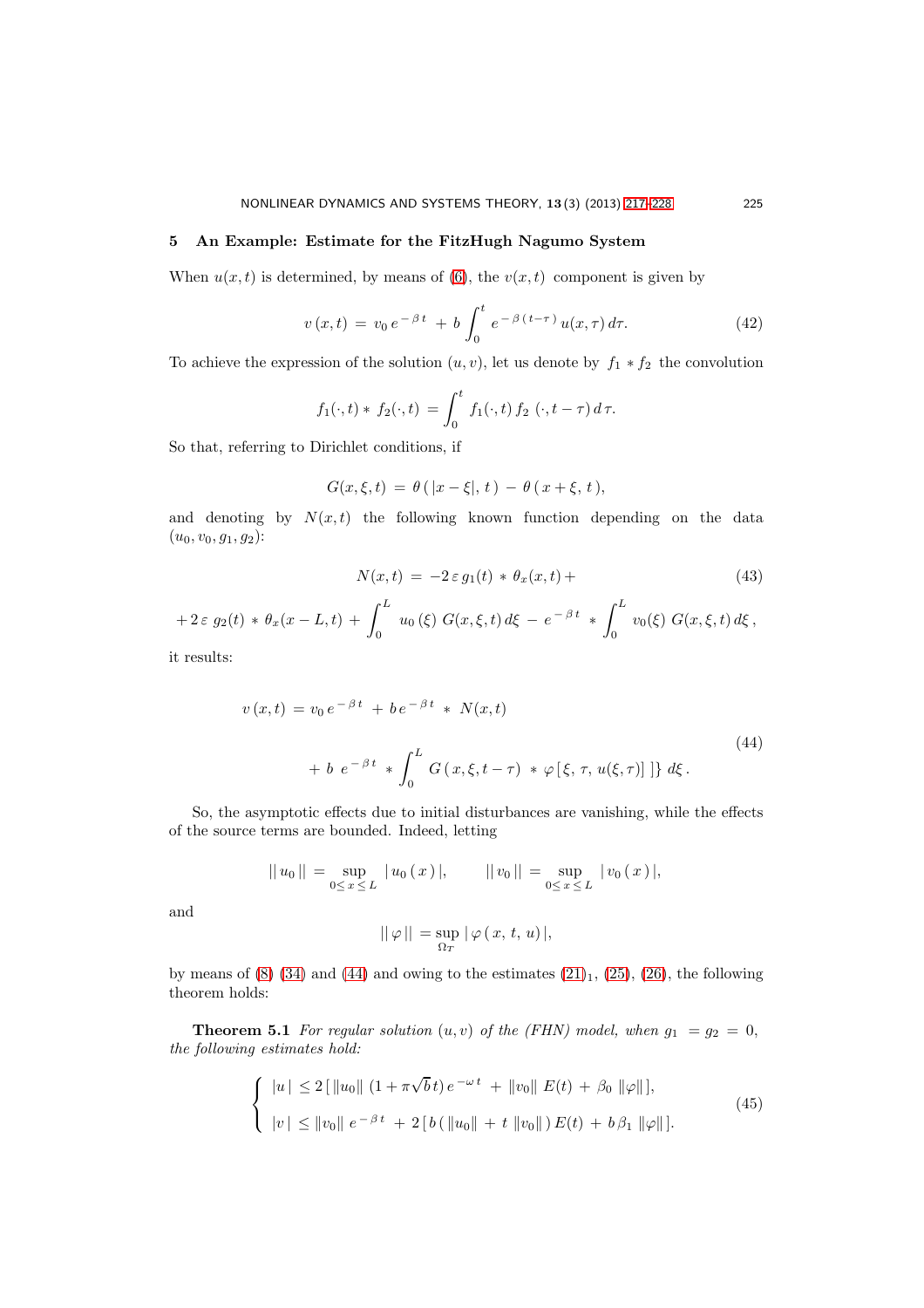As for the asymptotic effects of boundary perturbations  $g_1, g_2$  by means of [\(41\)](#page-7-1), when  $u_0 = 0$  and  $F = 0$ , one has

$$
\begin{cases}\n u = g_{1,\infty} \frac{\sinh \sigma_0 (L-x)}{\sinh \sigma_0 L} + g_{2,\infty} \frac{\sinh \sigma_0 x}{\sinh \sigma_0 L}, \\
 v = \frac{b}{\beta} \left[ g_{1,\infty} \frac{\sinh \sigma_0 (L-x)}{\sinh \sigma_0 L} + g_{2,\infty} \frac{\sinh \sigma_0 (x)}{\sinh \sigma_0 L} \right].\n\end{cases} (46)
$$

## 6 Remarks

• The paper is concerned with the nonlinear integral equation [\(1\)](#page-0-1) whose kernel is a Green function with numerous basic properties typical of the diffusion equation.

• Neumann, Dirichlet and mixed boundary conditions are considered, and integro differential formulations of *non linear* problems are obtained.

• The asymptotic behavior for initial boundary value problem with Dirichlet conditions is evaluated, showing that effects due to initial disturbances vanish, while the influences of the source term and boundary perturbations are everywhere bounded.

•The analysis related to Dirichlet conditions can be applied to mixed problem, too. Indeed, like  $\theta(x,t)$ , also the Green function  $\theta^*(x,t)$  defined in [\(15\)](#page-3-3) depends on the fundamental solution  $K_0$ .

• The equivalence among equation [\(1\)](#page-0-1) and numerous models allow us to apply asymptotic theorems to many other problems related to various physical fields.

## Acknowledgment

This work has been performed under the auspices of G.N.F.M. of I.N.d.A.M. and of Programma F.A.R.O. (Finanziamenti per l' Avvio di Ricerche Originali, III tornata) "Controllo e stabilita' di processi diffusivi nell'ambiente", Polo delle Scienze e Tecnologie, Universita' degli Studi di Napoli Federico II (2012).

## <span id="page-9-1"></span><span id="page-9-0"></span>References

- [1] Bini, D., Cherubini, C. and Filippi, S. Viscoelastic Fizhugh-Nagumo models. Physical Review E 041929 (2005).
- [2] Renno, P. and De Angelis, M. Diffusion and wave behavior in linear Voigt model. C. R. Mecanique 330 (2002) 21–26.
- [3] De Angelis, M., Monte, A. M. and Renno, P. On fast and slow times in models with diffusion. Mathematical Models and Methods in Applied Sciences 12 (2002) 1741–1749.
- <span id="page-9-2"></span>[4] Morrison, J. A. Wave propagations in rods of Voigt material and visco-elastic materials with three-parameters models. *Quart. Appl. Math.* **14** (1956) 153-169.
- <span id="page-9-3"></span>[5] Flavin, J. N. and Rionero, S. Qualitative Estimates for Partial Differential Equations: An introduction. Boca Raton, Florida: CRC Press, 1996.
- [6] Morro, A., Payne, L. E. and Straughan, B. Decay, growth,continuous dependence and uniqueness results of generalized heat theories. Appl. Anal. 38 (1990) 231–243.
- <span id="page-9-5"></span><span id="page-9-4"></span>[7] Straughan, B. Heat Waves. In: Springer Series in Applied Mathematical Sciences, Vol. 177, 2011.
- [8] Lamb, H. Hydrodynamics. Cambridge University Press, 1971.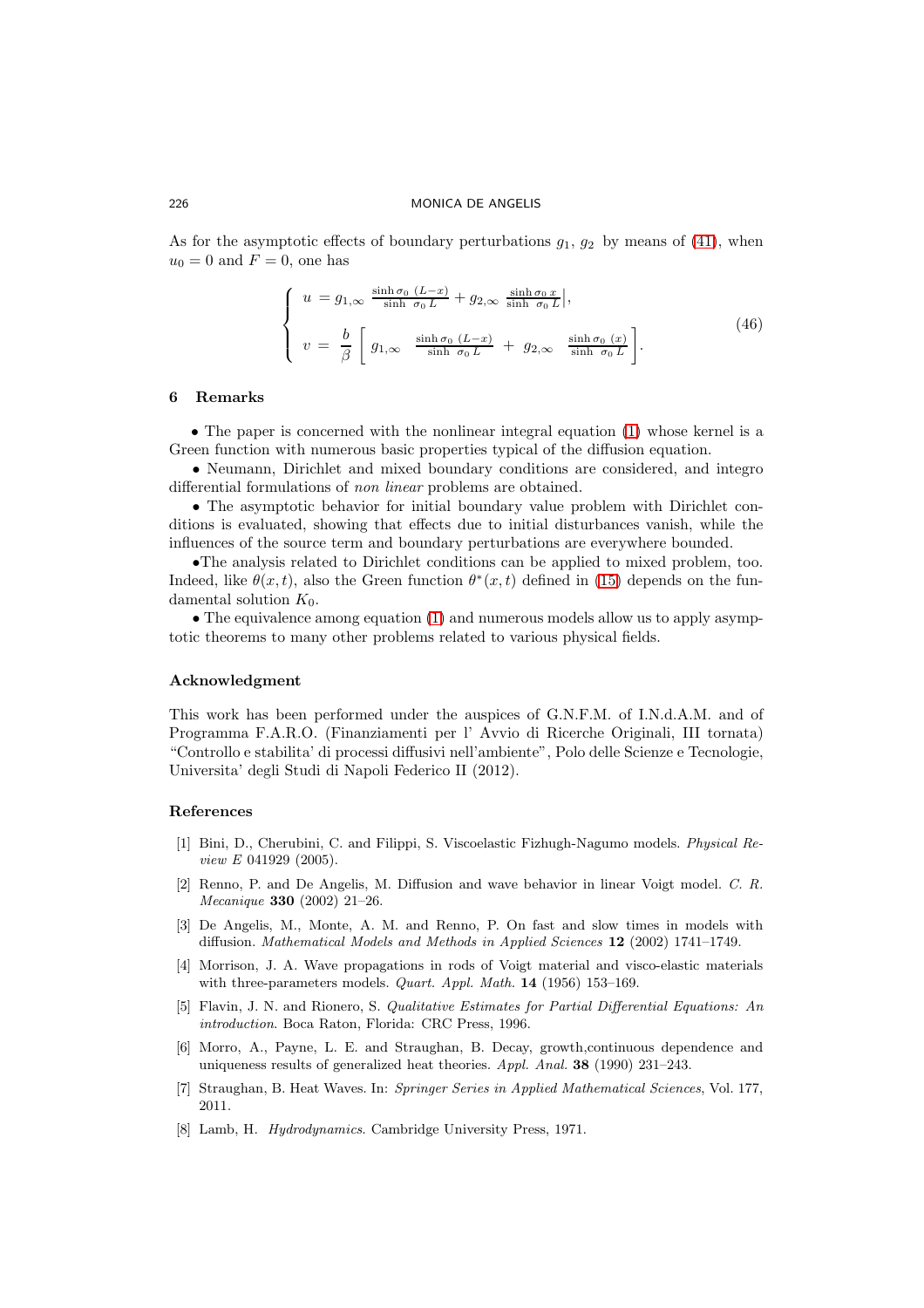- <span id="page-10-1"></span><span id="page-10-0"></span>[9] Barone, A. and Patern`o, G. Physics and Applications of the Josephson Effect. Wiley-Interscience, New-York, 1982
- [10] De Angelis, M. and Fiore, G. Existence and uniqueness of solutions of a class of third order dissipative problems with various boundary conditions describing the Josephson effect. J. Math. Anal. Appl. 404(2) (2013) 477–490.
- <span id="page-10-4"></span>[11] Benabdallah, A.,Caputo, J. G. and Scott, A. C. Laminar phase flow for an exponentially tapered Josephson oscillator. Appl. Phys.  $88(6)$  (2000) 3527-3540.
- <span id="page-10-2"></span>[12] De Angelis, M. and Fiore, G. Diffusion effects in a superconductive model. Communications on Pure and Applied Analysis 13 (1) (January 2014) DOI10.3934/cpaa.2014.13.
- [13] De Angelis, M. On a non linear third order parabolic equation. Applied Mathematics Letters 14 (2001) 425–430.
- <span id="page-10-3"></span>[14] De Angelis, M. On exponentially shaped Josephson junctions. Acta Appl. Math 122 (I) (2012) 179–189.
- <span id="page-10-5"></span>[15] Cybart, S. A. et al. Dynes Series array of incommensurate superconducting quantum interference devices. Appl. Phys Lett. **93** (2008) 182502 1-3.
- <span id="page-10-7"></span><span id="page-10-6"></span>[16] Murray, J. D. Mathematical Biology. I and II . New York: Springer-Verlag, 2002.
- [17] De Angelis, M. and Renno, P. On the Fitzhugh Nagumo model. In: 14 Conferences on Waves and stability in Continuous Media. Word Sci. Publ. Hackensack, N.Y., 2008, 193– 198.
- <span id="page-10-8"></span>[18] Renno, P. and De Angelis, M. Existence, uniqueness and a priori estimates for a non linear integro - differential equation. Ricerche di Mat. 57 (2008) 95–109.
- <span id="page-10-9"></span>[19] Renno, P. and De Angelis, M. Asymptotic effects of boundary perturbations in excitable systems. Submitted to Discrete and Continuous Dynamical Systems - Series B, http://arxiv.org/pdf/1304.3891v1.pdf.
- <span id="page-10-10"></span>[20] D'Anna, A., De Angelis, M. and Fiore, G. Existence and uniqueness for some 3rd order dissipative problems with various boundary conditions. Acta Appl. Math. 122 (2012) 255– 267.
- <span id="page-10-11"></span>[21] Jaworski, M. Fluxon dynamics in an exponentially shaped Josephson junction. Physical Review B 71 (2005) 214515, 6 pages.
- <span id="page-10-13"></span><span id="page-10-12"></span>[22] Keener, J. P. and Sneyd, J. Mathematical Physiology . New York: Springer-Verlag, 1998.
- [23] Nekhamkina, O. and Sheintuch, M. Boundary-induced spatiotemporal complex patterns in excitable systems. Phys. Rev. E 73 (2006) 066224 1–4.
- <span id="page-10-14"></span>[24] Dikansky, A. Fitzhugh-Nagumo equations in a nonhomogeneous medium. Discrete and continuous dynamical systems. Supplement Volume 2005 216–224.
- <span id="page-10-15"></span>[25] Artebrant, R. Bifurcating solutions to the monodomain model equipped with FitzHugh-Nagumo kinetics. J. Appl. Math. doi:10.1155/2009/292183.
- <span id="page-10-16"></span>[26] Marion, M. Finite dimensional attractors associated to partly dissipative reaction diffusion equations. *SIAM J Math Anal.* **20**(4) (1989) 816–844.
- <span id="page-10-17"></span>[27] De Angelis, M. On a parabolic operator of dissipative system. http://arxiv.org/abs/1307.1887.
- [28] Torcicollo, I. On the Dynamics of the nonlinear duopoly game. International Journal of Non-Linear Mechanics (2013) doi: 10.1016/j.ijnonlinmec. 2013.06.011.
- [29] Capone, F., De Cataldis, V. and De Luca, R. On the nonlinear stability of an epidemic SEIR reaction-diffusion model. Ricerche mat. (2013) (62) 161–181.
- [30] De Angelis, M. A priori estimates for excitable models. Meccanica (2013) doi: 10.1007/s11012-013-9763-2.